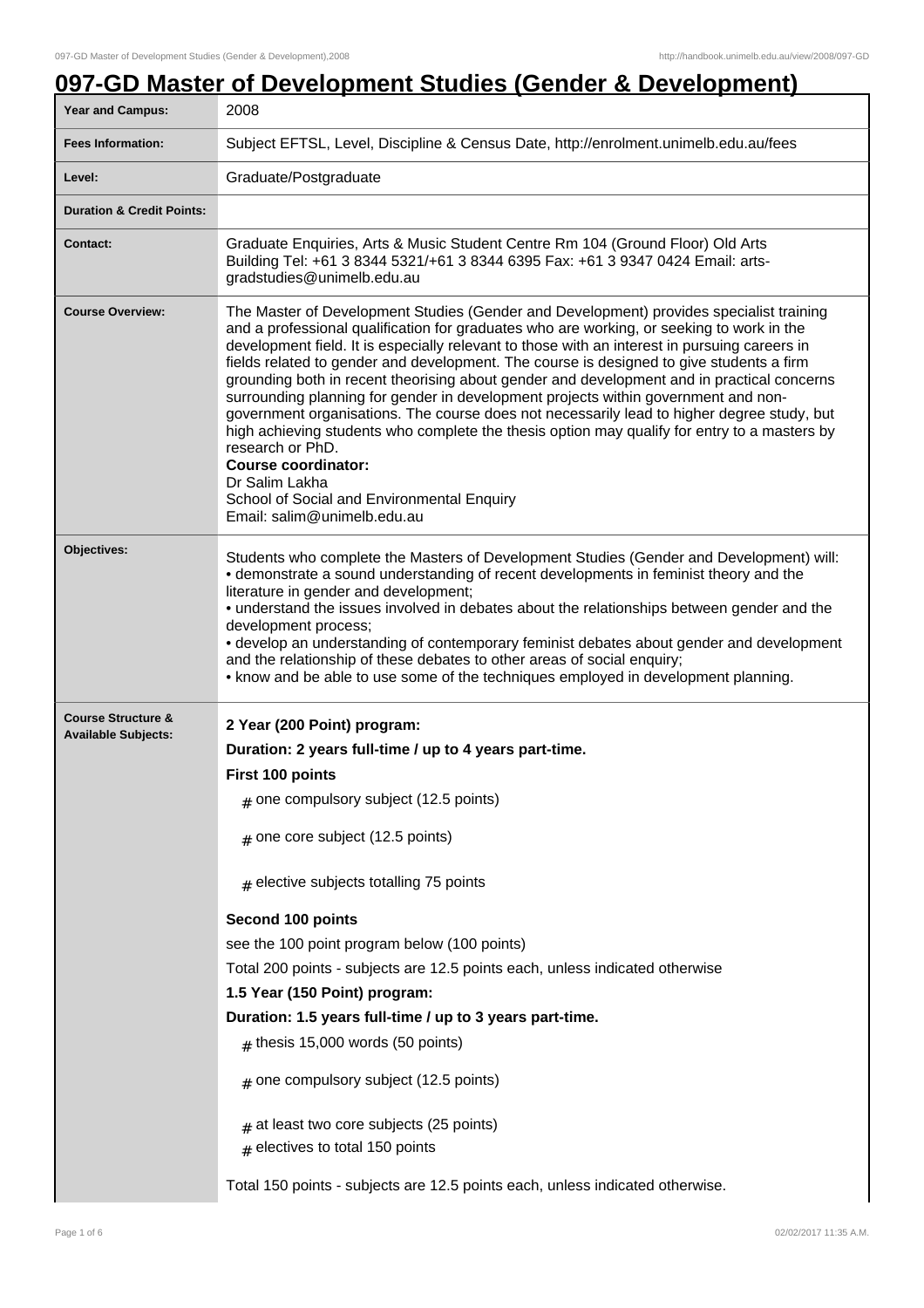|                         | 1 Year (100 Point) program:<br>Duration: 1 years full-time / up to 2 years part-time. |                                   |                          |
|-------------------------|---------------------------------------------------------------------------------------|-----------------------------------|--------------------------|
|                         | $#$ thesis 15,000 words (50 points)                                                   |                                   |                          |
|                         | $#$ two core subject (25 points)                                                      |                                   |                          |
|                         | $#$ two elective subjects (25 points)                                                 |                                   |                          |
|                         | Total 100 points - subjects are 12.5 points each, unless indicated otherwise.         |                                   |                          |
| <b>Subject Options:</b> | 2 Year (200-point) program:<br>First 100 points                                       |                                   |                          |
|                         | <b>Compulsory subject</b>                                                             |                                   |                          |
|                         | <b>Subject</b>                                                                        | <b>Study Period Commencement:</b> | Credit<br>Points:        |
|                         | 131-432 Gender in Cross-Cultural Perspective                                          | Semester 1                        | 12.50                    |
|                         | <b>Core Subjects</b>                                                                  |                                   |                          |
|                         | <b>Subject</b>                                                                        | <b>Study Period Commencement:</b> | Credit<br>Points:        |
|                         | 131-434 Reading Course                                                                | Semester 1, Semester 2            | 12.50                    |
|                         | 121-461 Gender Issues in Development                                                  | Semester 2                        | 12.50                    |
|                         | 121-545 Understanding Development                                                     | Semester 1                        | 12.50                    |
|                         | <b>Elective subjects</b><br><b>Gender studies</b>                                     |                                   |                          |
|                         | <b>Subject</b>                                                                        | <b>Study Period Commencement:</b> | <b>Credit</b><br>Points: |
|                         | 131-434 Reading Course                                                                | Semester 1, Semester 2            | 12.50                    |
|                         | <b>Asia Institute</b>                                                                 |                                   |                          |
|                         | Subject                                                                               | <b>Study Period Commencement:</b> | <b>Credit</b><br>Points: |
|                         | 110-486 Researching Islam and Muslim Societies                                        | 1                                 | 12.500                   |
|                         | 110-499 Asian Health and Development                                                  | 2                                 | 12.500                   |
|                         | 110-553 Human Rights in Southeast Asia                                                | Semester 2                        | 12.50                    |
|                         | <b>English/Cultural Studies</b>                                                       |                                   |                          |
|                         | <b>Subject</b>                                                                        | <b>Study Period Commencement:</b> | Credit<br>Points:        |
|                         | 106-428 Media, Politics and Cultural Diaspora                                         | Not offered 2008                  | 12.500                   |
|                         | <b>History and Philosophy of Science</b>                                              |                                   |                          |
|                         | Subject                                                                               | <b>Study Period Commencement:</b> | <b>Credit</b><br>Points: |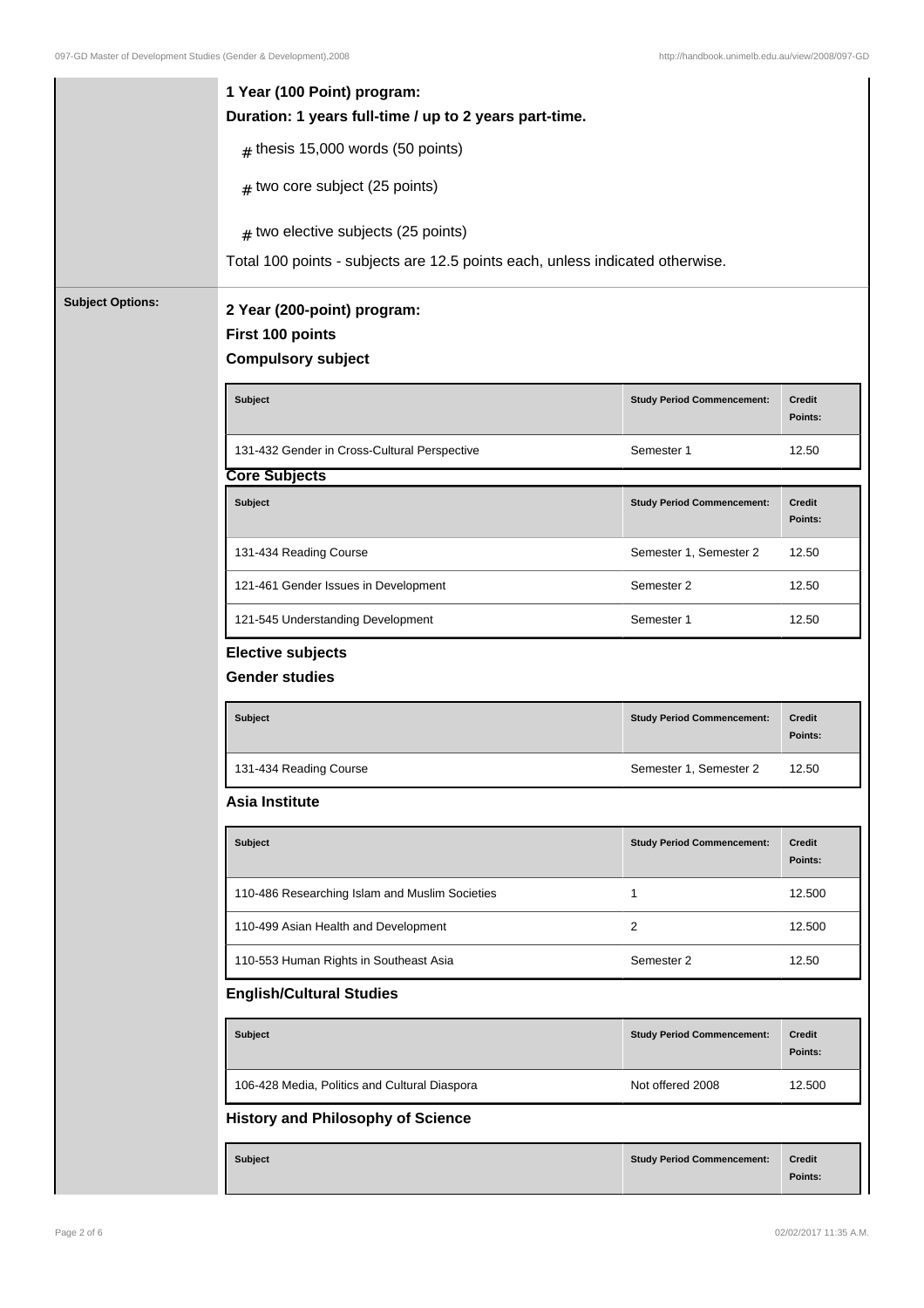| 136-528 Medicine and Culture                      | Semester 2                        | 12.50             |
|---------------------------------------------------|-----------------------------------|-------------------|
| <b>Political Science</b>                          |                                   |                   |
| <b>Subject</b>                                    | <b>Study Period Commencement:</b> | Credit<br>Points: |
| 166-416 Justice, Democracy and Difference         | Semester 1                        | 12.50             |
| 166-442 Rights and Public Policy                  | Semester 2                        | 12.50             |
| 166-498 Women in Global Politics                  | Semester 1                        | 12.50             |
| 110-553 Human Rights in Southeast Asia            | Semester 2                        | 12.50             |
| <b>School of Social and Environmental Enquiry</b> |                                   |                   |
|                                                   |                                   |                   |
| <b>Subject</b>                                    | <b>Study Period Commencement:</b> | Credit<br>Points: |
| 121-408 Civil Society, NGOs and the State         | Semester 1                        | 12.50             |
| 121-436 The Geopolitics of Peace and Development  | Not offered 2008                  | 12.50             |
| 121-460 Field Methods for Development             | Semester 2                        | 12.50             |

| <b>Subject</b>                                                  | <b>Study Period Commencement:</b> | <b>Credit</b><br>Points: |
|-----------------------------------------------------------------|-----------------------------------|--------------------------|
| 121-408 Civil Society, NGOs and the State                       | Semester 1                        | 12.50                    |
| 121-436 The Geopolitics of Peace and Development                | Not offered 2008                  | 12.50                    |
| 121-460 Field Methods for Development                           | Semester 2                        | 12.50                    |
| 121-461 Gender Issues in Development                            | Semester 2                        | 12.50                    |
| 121-462 Health and Development                                  | Semester 1                        | 12.50                    |
| 121-525 The Political Ecology of Development                    | Semester 1                        | 12.50                    |
| 121-545 Understanding Development                               | Semester 1                        | 12.50                    |
| <b>Social Theory</b>                                            |                                   |                          |
| <b>Subject</b>                                                  | <b>Study Period Commencement:</b> | <b>Credit</b><br>Points: |
| 136-430 Theories of Modernity                                   | Semester 1                        | 12.50                    |
| 136-431 Imagined Societies                                      | Semester 2                        | 12.50                    |
| <b>Key Centre for Women's Health</b>                            |                                   |                          |
| <b>Subject</b>                                                  | <b>Study Period Commencement:</b> | Credit<br>Points:        |
| 505-522 Women's Sexual & Reproductive Health                    | Semester 1                        | 12.50                    |
| 505-523 Gender and Health: Critical Perspectives                | Semester 1                        | 12.50                    |
| 505-524 Research Methodology in Women's Health                  | 2                                 | 12.500                   |
| 505-525 Women and Global Health                                 | Semester 2                        | 12.50                    |
| 100 point program (and second year of 2 Year program)<br>Thesis |                                   |                          |
| <b>Subject</b>                                                  | <b>Study Period Commencement:</b> | <b>Credit</b><br>Points: |

| <b>Subject</b>                                | <b>Study Period Commencement:</b> | <b>Credit</b><br>Points: |
|-----------------------------------------------|-----------------------------------|--------------------------|
| 131-520 Minor Thesis - Gender and Development | Semester 1, Semester 2            | 50                       |

**Core subjects**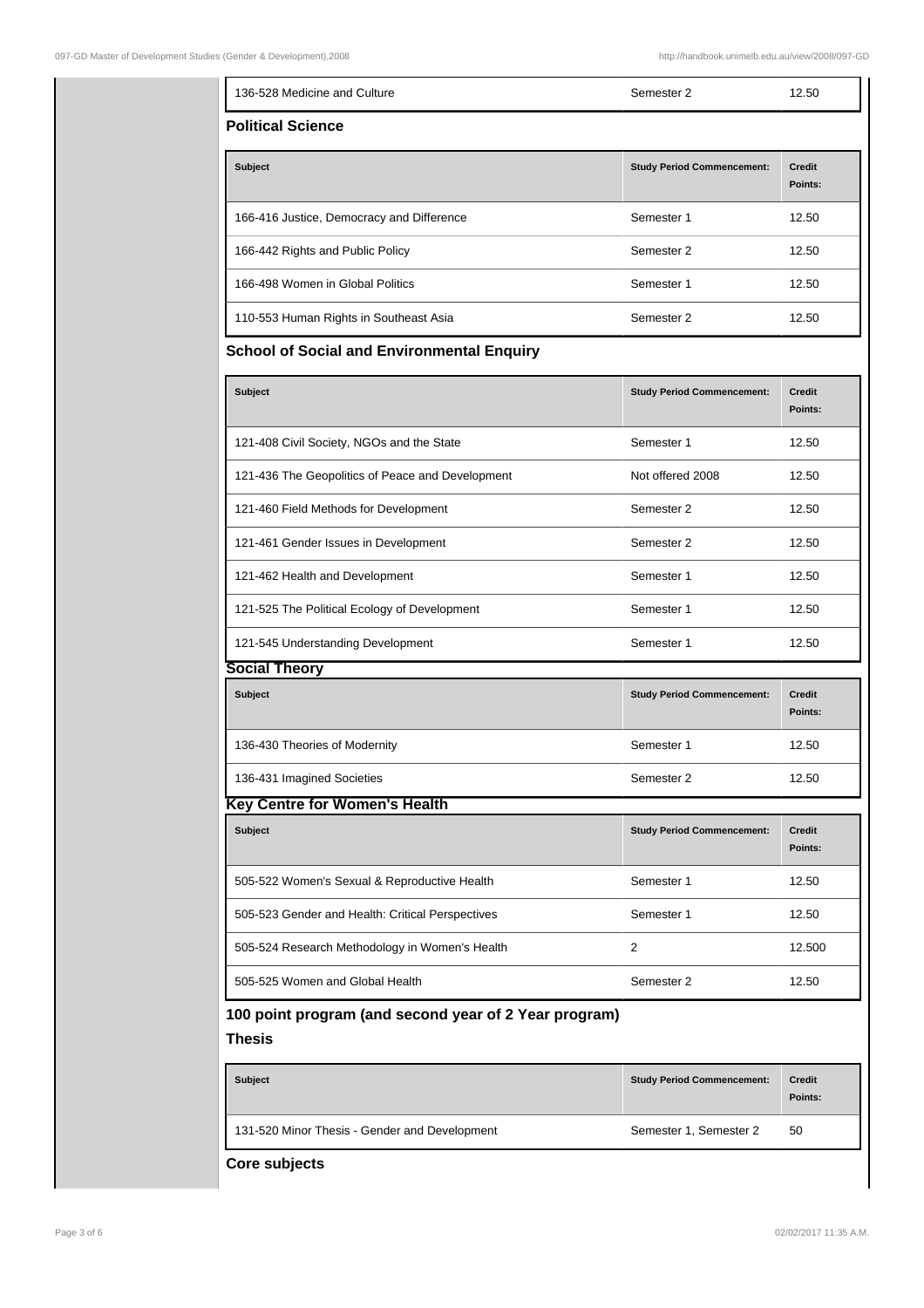| <b>Subject</b>                                    | <b>Study Period Commencement:</b> | <b>Credit</b><br>Points: |
|---------------------------------------------------|-----------------------------------|--------------------------|
| 131-540 Reading Course                            | Semester 1, Semester 2            | 12.50                    |
| 131-546 Gender, Globalisation and Development     | Semester 1                        | 12.50                    |
| 131-547 Rethinking Rights and Global Development  | Semester 2                        | 12.50                    |
| <b>Elective subjects</b><br><b>Gender studies</b> |                                   |                          |
| <b>Subject</b>                                    | <b>Study Period Commencement:</b> | Credit<br>Points:        |
| 131-540 Reading Course                            | Semester 1, Semester 2            | 12.50                    |
| 131-546 Gender, Globalisation and Development     | Semester 1                        | 12.50                    |
| 131-547 Rethinking Rights and Global Development  | Semester 2                        | 12.50                    |
| <b>Historical Studies</b>                         |                                   |                          |
| <b>Subject</b>                                    | <b>Study Period Commencement:</b> | Credit<br>Points:        |
| 131-551 Gender: Representations and Histories     | Semester 1                        | 12.50                    |
| 121-508 Project Management & Design               | Semester 1                        | 12.50                    |
| Criminology                                       |                                   |                          |
| <b>Subject</b>                                    | <b>Study Period Commencement:</b> | Credit<br>Points:        |
| 191-537 Genocide, State Crime and the Law         | 1                                 | 12.500                   |
| Asia Institute                                    |                                   |                          |
| <b>Subject</b>                                    | <b>Study Period Commencement:</b> | Credit<br>Points:        |
| 110-553 Human Rights in Southeast Asia            | Semester 2                        | 12.50                    |
| <b>School of Social and Environmental Enquiry</b> |                                   |                          |
| <b>Subject</b>                                    | <b>Study Period Commencement:</b> | <b>Credit</b><br>Points: |
| 121-503 Research Methods and Design               | Summer                            | 12.500                   |
| 121-508 Project Management & Design               | Semester 1                        | 12.50                    |
| 121-523 Internship in Development                 | Semester 1, Semester 2,<br>Summer | 12.50                    |
| 121-525 The Political Ecology of Development      | Semester 1                        | 12.50                    |
|                                                   |                                   |                          |
| 121-529 Social Impact Assessment and Evaluation   | Semester 2                        | 12.50                    |
| 121-532 Environmental Impact Assessment           | Semester 1                        | 12.50                    |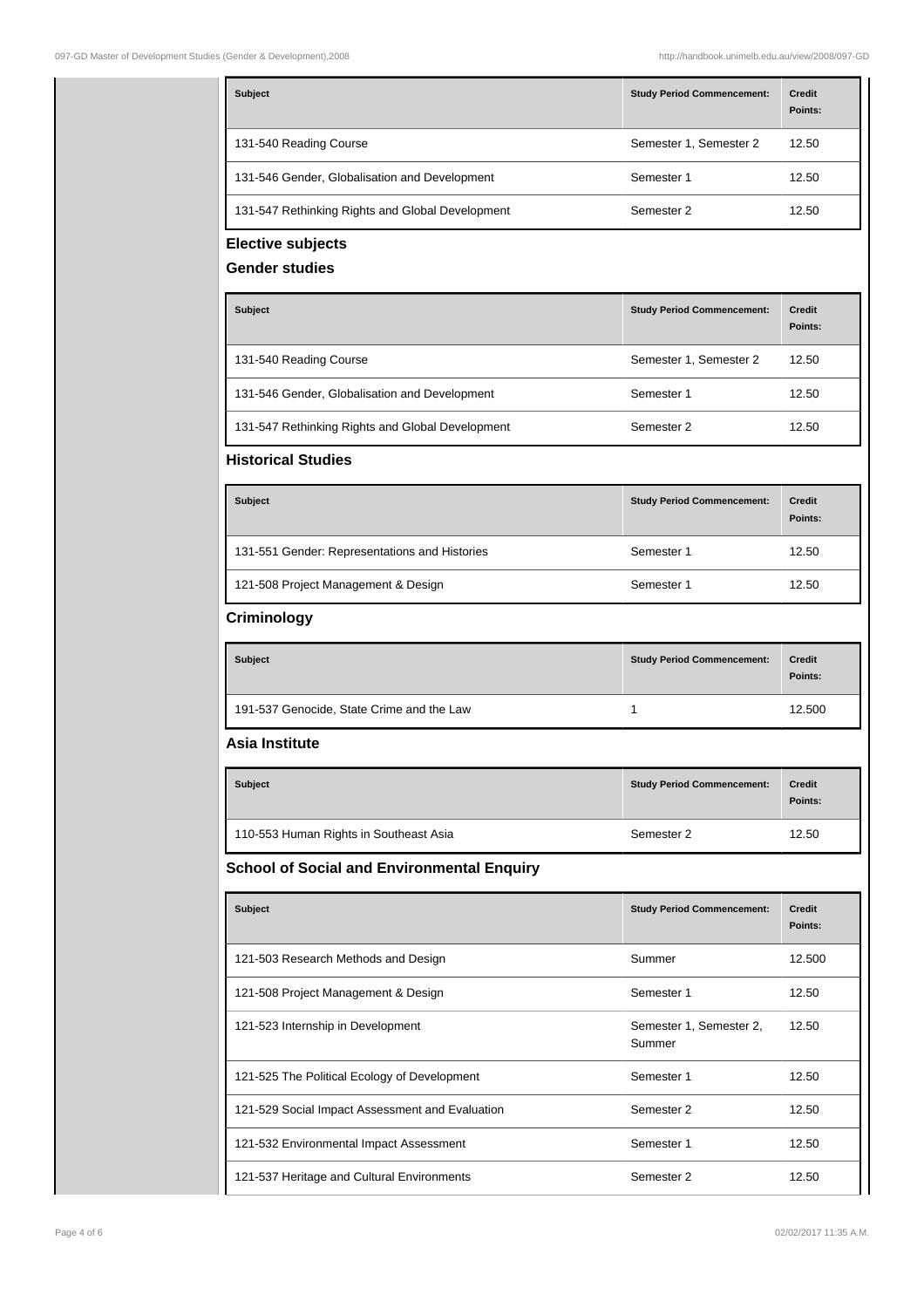|                                                   | 121-544 International Internship                                                                                                                                                                                                                                                                                                                                                                                                                                                                                                                                                                                                                                                                                                                                                                                                                                                                                                                                                                                                                                                                                                                                                                                                                                                                                                                                                                                                                                                                                                                                                                                                                                                                                                                                                                                                                                                                                                                                                                                                                                                                                                                                                                                                                                                                                                                                                                                                                          | Semester 1, Semester 2,<br>Summer | 25                       |
|---------------------------------------------------|-----------------------------------------------------------------------------------------------------------------------------------------------------------------------------------------------------------------------------------------------------------------------------------------------------------------------------------------------------------------------------------------------------------------------------------------------------------------------------------------------------------------------------------------------------------------------------------------------------------------------------------------------------------------------------------------------------------------------------------------------------------------------------------------------------------------------------------------------------------------------------------------------------------------------------------------------------------------------------------------------------------------------------------------------------------------------------------------------------------------------------------------------------------------------------------------------------------------------------------------------------------------------------------------------------------------------------------------------------------------------------------------------------------------------------------------------------------------------------------------------------------------------------------------------------------------------------------------------------------------------------------------------------------------------------------------------------------------------------------------------------------------------------------------------------------------------------------------------------------------------------------------------------------------------------------------------------------------------------------------------------------------------------------------------------------------------------------------------------------------------------------------------------------------------------------------------------------------------------------------------------------------------------------------------------------------------------------------------------------------------------------------------------------------------------------------------------------|-----------------------------------|--------------------------|
|                                                   | 136-528 Medicine and Culture                                                                                                                                                                                                                                                                                                                                                                                                                                                                                                                                                                                                                                                                                                                                                                                                                                                                                                                                                                                                                                                                                                                                                                                                                                                                                                                                                                                                                                                                                                                                                                                                                                                                                                                                                                                                                                                                                                                                                                                                                                                                                                                                                                                                                                                                                                                                                                                                                              | Semester 2                        | 12.50                    |
|                                                   | <b>Social Work</b>                                                                                                                                                                                                                                                                                                                                                                                                                                                                                                                                                                                                                                                                                                                                                                                                                                                                                                                                                                                                                                                                                                                                                                                                                                                                                                                                                                                                                                                                                                                                                                                                                                                                                                                                                                                                                                                                                                                                                                                                                                                                                                                                                                                                                                                                                                                                                                                                                                        |                                   |                          |
|                                                   | <b>Subject</b>                                                                                                                                                                                                                                                                                                                                                                                                                                                                                                                                                                                                                                                                                                                                                                                                                                                                                                                                                                                                                                                                                                                                                                                                                                                                                                                                                                                                                                                                                                                                                                                                                                                                                                                                                                                                                                                                                                                                                                                                                                                                                                                                                                                                                                                                                                                                                                                                                                            | <b>Study Period Commencement:</b> | <b>Credit</b><br>Points: |
|                                                   | 196-519 Issues in Women's Mental Health                                                                                                                                                                                                                                                                                                                                                                                                                                                                                                                                                                                                                                                                                                                                                                                                                                                                                                                                                                                                                                                                                                                                                                                                                                                                                                                                                                                                                                                                                                                                                                                                                                                                                                                                                                                                                                                                                                                                                                                                                                                                                                                                                                                                                                                                                                                                                                                                                   | Semester 1                        | 12.50                    |
|                                                   | <b>Key Centre for Women's Health</b>                                                                                                                                                                                                                                                                                                                                                                                                                                                                                                                                                                                                                                                                                                                                                                                                                                                                                                                                                                                                                                                                                                                                                                                                                                                                                                                                                                                                                                                                                                                                                                                                                                                                                                                                                                                                                                                                                                                                                                                                                                                                                                                                                                                                                                                                                                                                                                                                                      |                                   |                          |
|                                                   | <b>Subject</b>                                                                                                                                                                                                                                                                                                                                                                                                                                                                                                                                                                                                                                                                                                                                                                                                                                                                                                                                                                                                                                                                                                                                                                                                                                                                                                                                                                                                                                                                                                                                                                                                                                                                                                                                                                                                                                                                                                                                                                                                                                                                                                                                                                                                                                                                                                                                                                                                                                            | <b>Study Period Commencement:</b> | Credit<br>Points:        |
|                                                   | 505-522 Women's Sexual & Reproductive Health                                                                                                                                                                                                                                                                                                                                                                                                                                                                                                                                                                                                                                                                                                                                                                                                                                                                                                                                                                                                                                                                                                                                                                                                                                                                                                                                                                                                                                                                                                                                                                                                                                                                                                                                                                                                                                                                                                                                                                                                                                                                                                                                                                                                                                                                                                                                                                                                              | Semester 1                        | 12.50                    |
|                                                   | 505-523 Gender and Health: Critical Perspectives                                                                                                                                                                                                                                                                                                                                                                                                                                                                                                                                                                                                                                                                                                                                                                                                                                                                                                                                                                                                                                                                                                                                                                                                                                                                                                                                                                                                                                                                                                                                                                                                                                                                                                                                                                                                                                                                                                                                                                                                                                                                                                                                                                                                                                                                                                                                                                                                          | Semester 1                        | 12.50                    |
|                                                   | 505-524 Research Methodology in Women's Health                                                                                                                                                                                                                                                                                                                                                                                                                                                                                                                                                                                                                                                                                                                                                                                                                                                                                                                                                                                                                                                                                                                                                                                                                                                                                                                                                                                                                                                                                                                                                                                                                                                                                                                                                                                                                                                                                                                                                                                                                                                                                                                                                                                                                                                                                                                                                                                                            | 2                                 | 12.500                   |
|                                                   | 505-525 Women and Global Health                                                                                                                                                                                                                                                                                                                                                                                                                                                                                                                                                                                                                                                                                                                                                                                                                                                                                                                                                                                                                                                                                                                                                                                                                                                                                                                                                                                                                                                                                                                                                                                                                                                                                                                                                                                                                                                                                                                                                                                                                                                                                                                                                                                                                                                                                                                                                                                                                           | Semester 2                        | 12.50                    |
|                                                   | For the 200 point program<br>• an undergraduate degree in a cognate discipline with a grade average of at least H2B (70%) in<br>the relevant subjects, or equivalent; or<br>• an undergraduate degree in any discipline and a Graduate Certificate in a cognate discipline<br>with a grade average of at least H2B (70%) in the relevant subjects, or equivalent; or<br>• an undergraduate degree in any discipline and two years of full time documented relevant<br>work experience, or equivalent.<br>For the 150 point program<br>• an undergraduate degree in a cognate discipline with a grade average of at least H2B (70%) in<br>the relevant subjects and at least one year of full time documented relevant work experience, or<br>equivalent; or<br>• an undergraduate degree in any discipline and a Graduate Diploma in a cognate discipline<br>with a grade average of at least H2B (70%) in the relevant subjects and at least one year of full<br>time documented relevant work experience, or equivalent.<br>For the 100 point program<br>· an honours degree in development studies/gender studies or a cognate discipline with a<br>research component with a grade average of at least H2B (70%) or equivalent; or<br>• an undergraduate degree in development studies/gender studies or a cognate discipline with a<br>grade average of at least H2B (70%) in the relevant subjects and at least two years of full time<br>documented relevant professional work experience.<br>2. The Selection Committee may conduct interviews or tests and may call for referee reports<br>and employer references to elucidate any of the matters referred to above.<br>Documented evidence of relevant professional experience:<br>Applicants seeking admission into 100 and 150 point programs must provide the following<br>documentation in support of their application for the recognition of prior professional experience:<br>• brief curriculum vitae, detailing work experience;<br>• contact details of two referees;<br>• a covering letter outlining the applicants professional background and how this prepares them<br>to successfully undertake the program.<br>In some cases, an interview and/or two reference letters from employers/managers detailing<br>the period of employment and areas of responsibility, and/or evidence of written work or reports<br>undertaken during the period of employment may be requested. |                                   |                          |
| <b>Core Participation</b><br><b>Requirements:</b> | <p>For the purposes of considering request for Reasonable Adjustments under the Disability<br/>Standards for Education (Cwth 2005), and Student Support and Engagement Policy, academic<br/>requirements for this subject are articulated in the Subject Overview, Learning Outcomes,<br/>Assessment and Generic Skills sections of this entry.</p> <p>It is University policy to<br/>take all reasonable steps to minimise the impact of disability upon academic study, and<br/>reasonable adjustments will be made to enhance a student's participation in the University's<br/>programs. Students who feel their disability may impact on meeting the requirements of this<br/>subject are encouraged to discuss this matter with a Faculty Student Adviser and Student</p>                                                                                                                                                                                                                                                                                                                                                                                                                                                                                                                                                                                                                                                                                                                                                                                                                                                                                                                                                                                                                                                                                                                                                                                                                                                                                                                                                                                                                                                                                                                                                                                                                                                                           |                                   |                          |